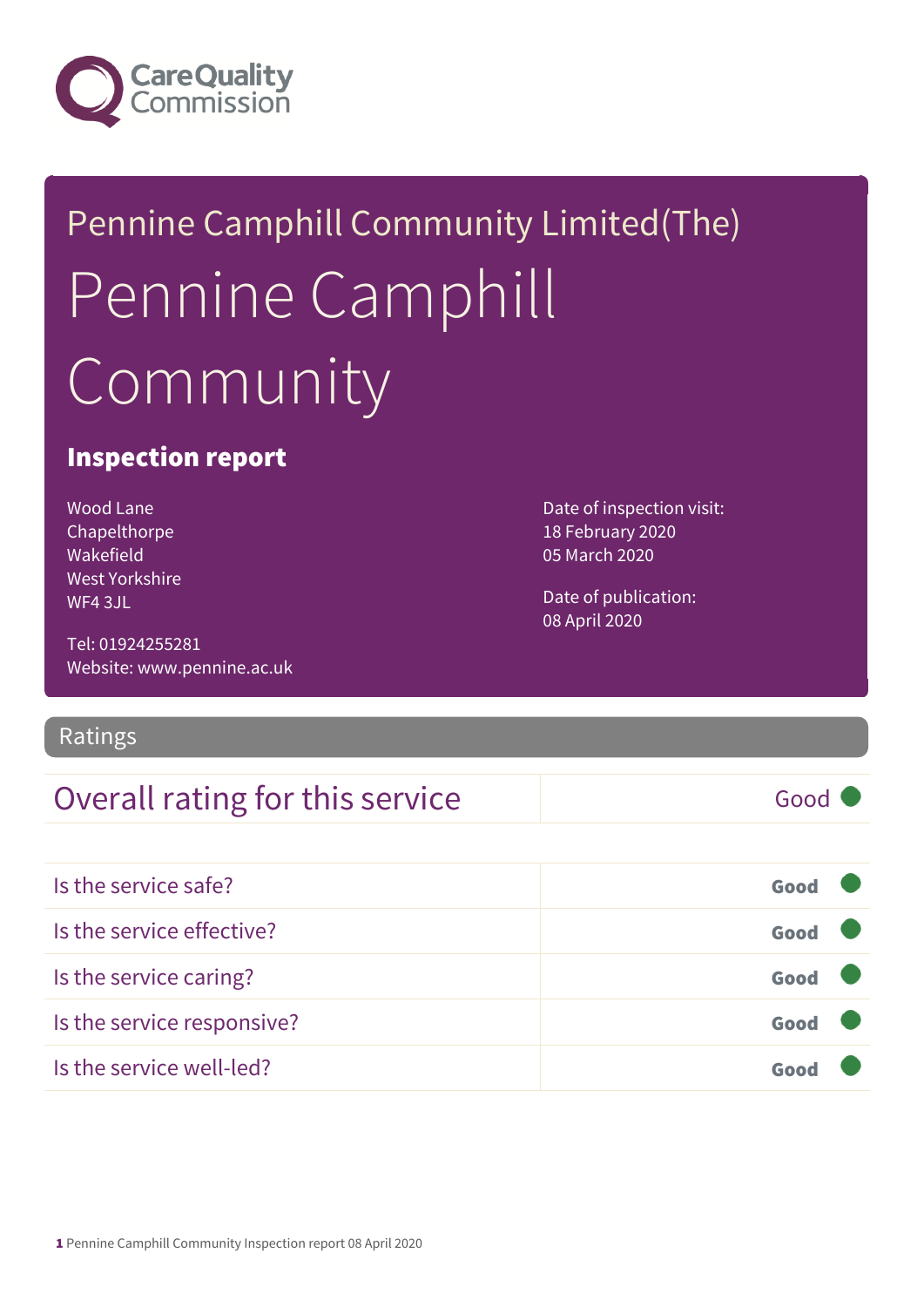### Summary of findings

### Overall summary

#### About the service

Pennine Camphill Community provides accommodation and personal care for up to 28 students with learning disabilities, some of whom are living with autism. It is a specialist residential college of further education. Accommodation is provided in four individually staffed houses. At the time of our inspection, seven students were using the service accommodated in two houses.

The service applied the principles and values of Registering the Right Support and other best practice guidance. These ensure that people who use the service can live as full a life as possible and achieve the best possible outcomes that include control, choice and independence. The outcomes for people using the service reflected the principles and values of Registering the Right Support by promoting choice and control, independence and inclusion. People's support focused on them having as many opportunities as possible for them to gain new skills and become more independent.

#### People's experience of using this service and what we found

Students and their relatives felt the service was safe. A relative told us, "It's a fabulous set up." Another relative said, "From [Person's] point of view they really enjoy being at Camphill [referring to Pennine Camphill Community]. They look forward to going back when they've been away or been home." Risk assessments were in place and showed what action had been taken to mitigate identified risks. The management of medicines was safe and administered by staff who were assessed as competent. Feedback about the meals was positive. Students were protected from the risk of infection.

Care plans were up to date and detailed what care and support students wanted and needed. New staff received an induction. Staff training and supervision was up to date. Staff received the input of other healthcare professionals where needed. Students were supported to have maximum choice and control of their lives and staff supported them in the least restrictive way possible and in their best interests; the policies and systems in the service supported this practice. A relative told us, "They enable the students to grow their confidence and they treat them with such respect. It's a beacon and a good example of best practice."

Care planning was extremely person-centred and students were encouraged to retain their independence. Relatives felt involved in making decisions regarding the student's care needs. Students were encouraged and supported to become more independent by learning life skills.

Students were supported by a regular staff team who knew them well. Social activities met student's individual needs and enabled students to live as full a life as possible.

The provider had a complaints procedure in place. Students and relatives knew how to make a complaint should the need arise. Relatives were regularly consulted and asked for feedback about the quality of the service. The principal was clear in their desire to provide person-centred and high-quality care to everyone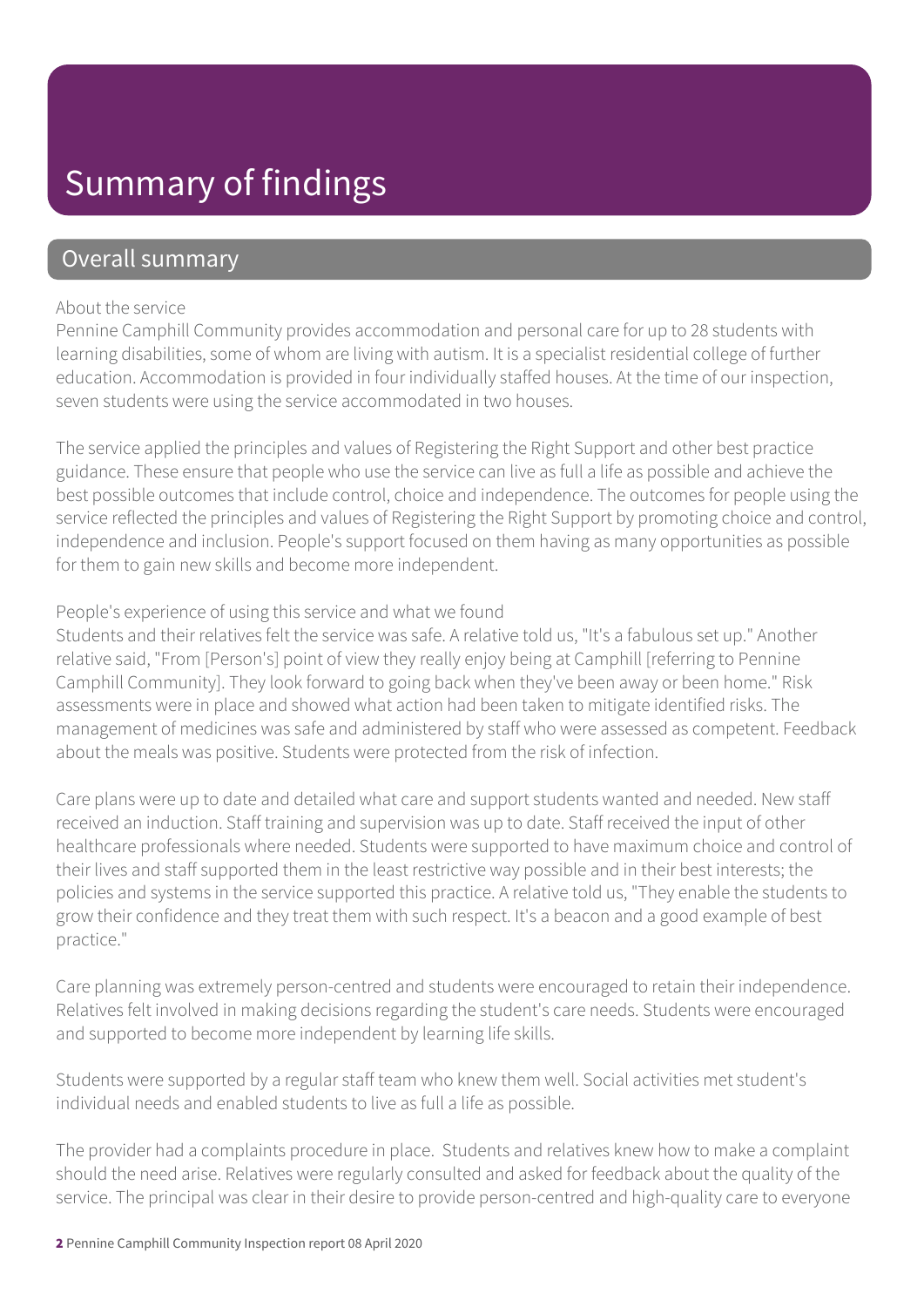who used the service. Most relatives told us they had regular contact and felt very supported by the frontline staff who directly supported the students. Relatives and staff felt the service was well-managed.

For more details, please see the full report which is on the CQC website at www.cqc.org.uk

Rating at last inspection

The last rating for this service was requires improvement (published 29 January 2019).

Why we inspected

This was a planned inspection based on the previous rating.

#### Follow up

We will continue to monitor information we receive about the service until we return to visit as per our reinspection programme. If we receive any concerning information we may inspect sooner.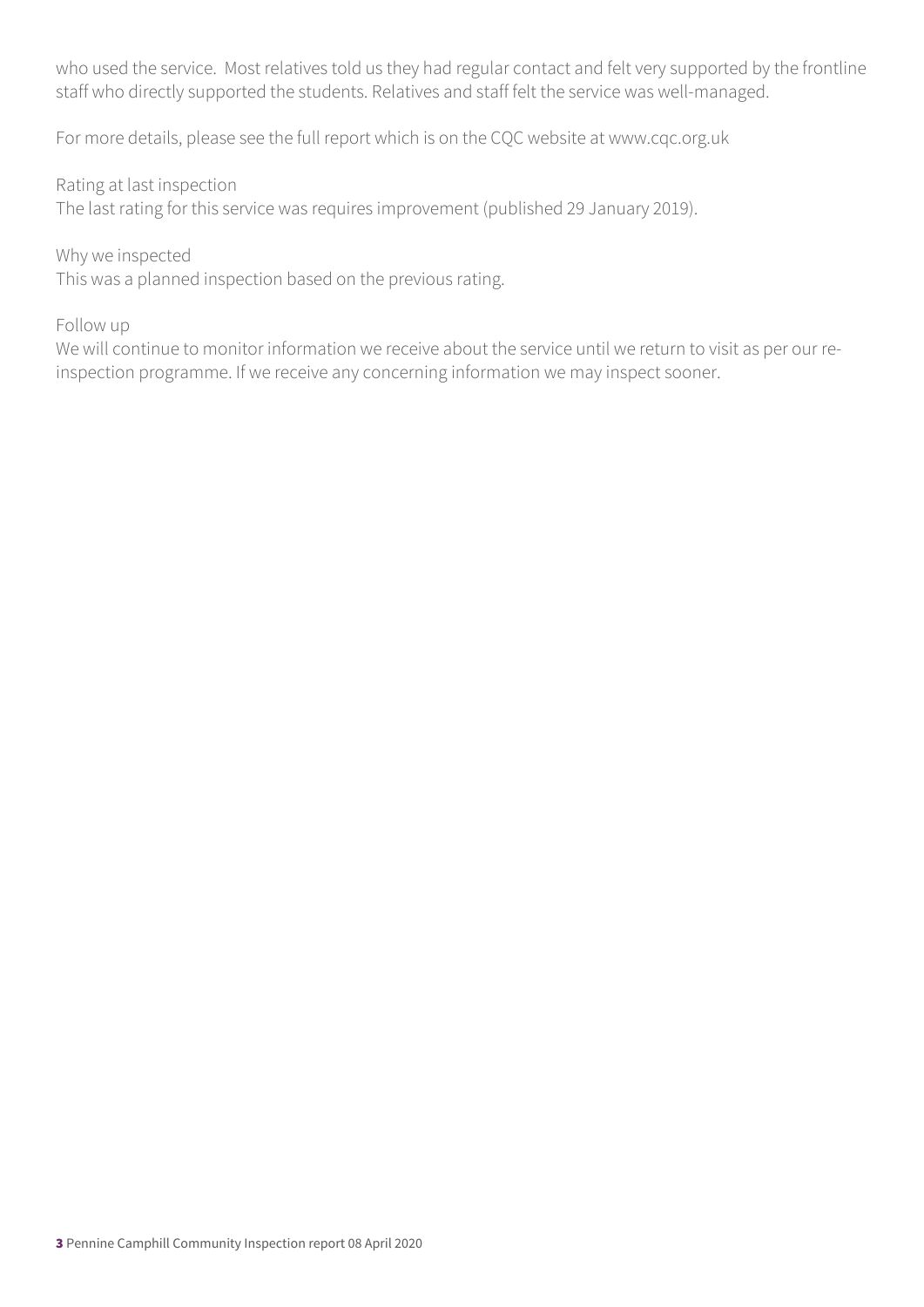### The five questions we ask about services and what we found

We always ask the following five questions of services.

| Is the service safe?                          | Goo  |
|-----------------------------------------------|------|
| The service was safe.                         |      |
| Details are in our safe findings below.       |      |
| Is the service effective?                     | Good |
| The service was effective.                    |      |
| Details are in our effective findings below.  |      |
| Is the service caring?                        | Good |
| The service was caring.                       |      |
| Details are in our caring findings below.     |      |
| Is the service responsive?                    | Good |
| The service was responsive.                   |      |
| Details are in our responsive findings below. |      |
| Is the service well-led?                      | Good |
| The service was well-led.                     |      |
| Details are in our well-led findings below.   |      |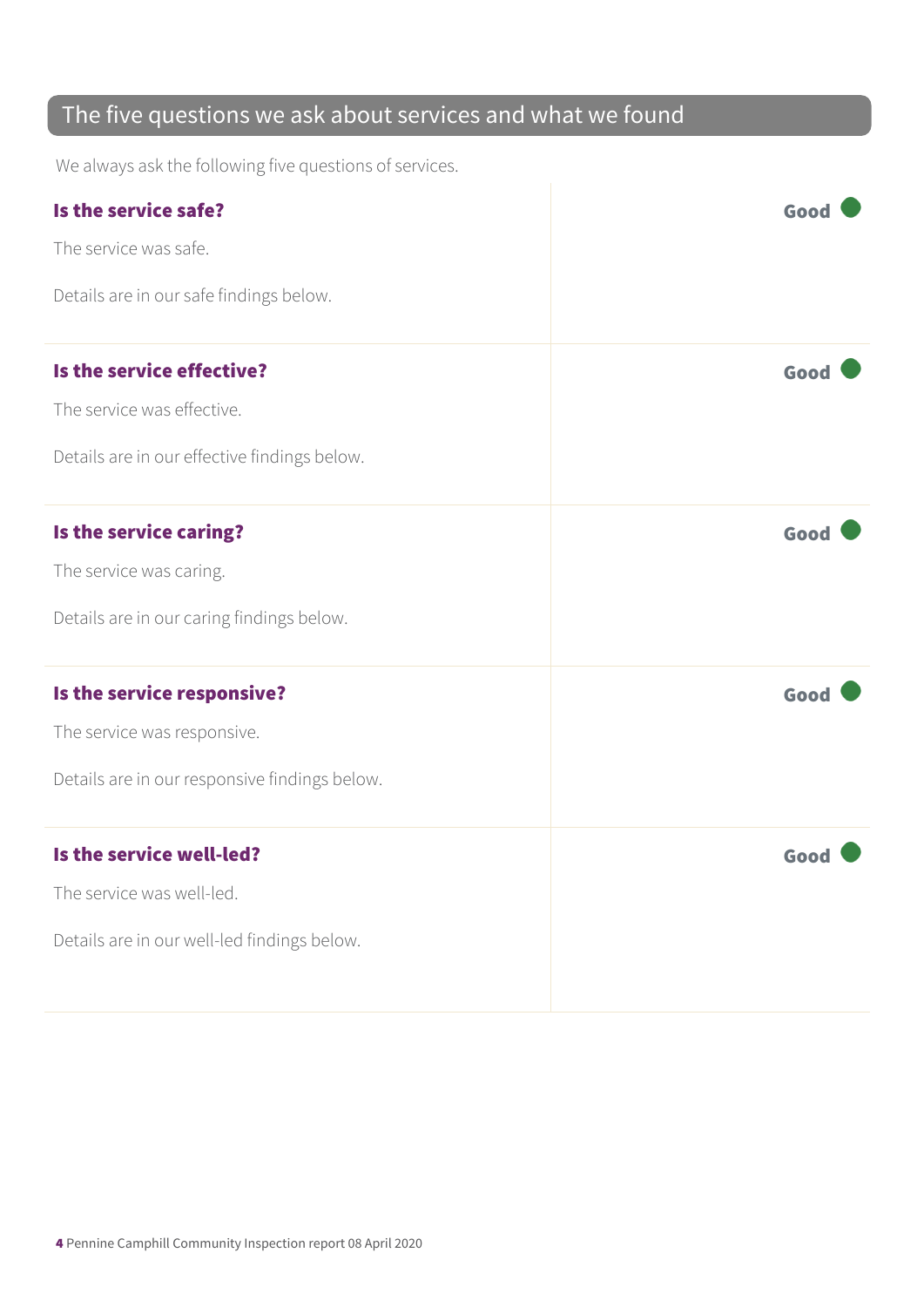

# Pennine Camphill Community

Detailed findings

## Background to this inspection

#### The inspection

We carried out this inspection under Section 60 of the Health and Social Care Act 2008 (the Act) as part of our regulatory functions. We checked whether the provider was meeting the legal requirements and regulations associated with the Act. We looked at the overall quality of the service and provided a rating for the service under the Care Act 2014.

#### Inspection team

On day one, the inspection team consisted of two inspectors and an Expert by Experience. An Expert by Experience is a person who has personal experience of using or caring for someone who uses this type of care service. Day two of the inspection was carried out by an inspector.

#### Service and service type

Pennine Camphill Community is a specialist college service and a 'care home'. People in care homes receive accommodation and nursing or personal care as single package under one contractual agreement. CQC regulates both the premises and the care provided, and both were looked at during this inspection.

The service had a manager registered with the Care Quality Commission. This means that they and the provider are legally responsible for how the service is run and for the quality and safety of the care provided.

Notice of inspection Day one of the inspection was unannounced.

#### What we did before the inspection

We reviewed information we had received about the service since the last inspection. We used the information the provider sent us in the provider information return. This is information providers are required to send us with key information about their service, what they do well, and improvements they plan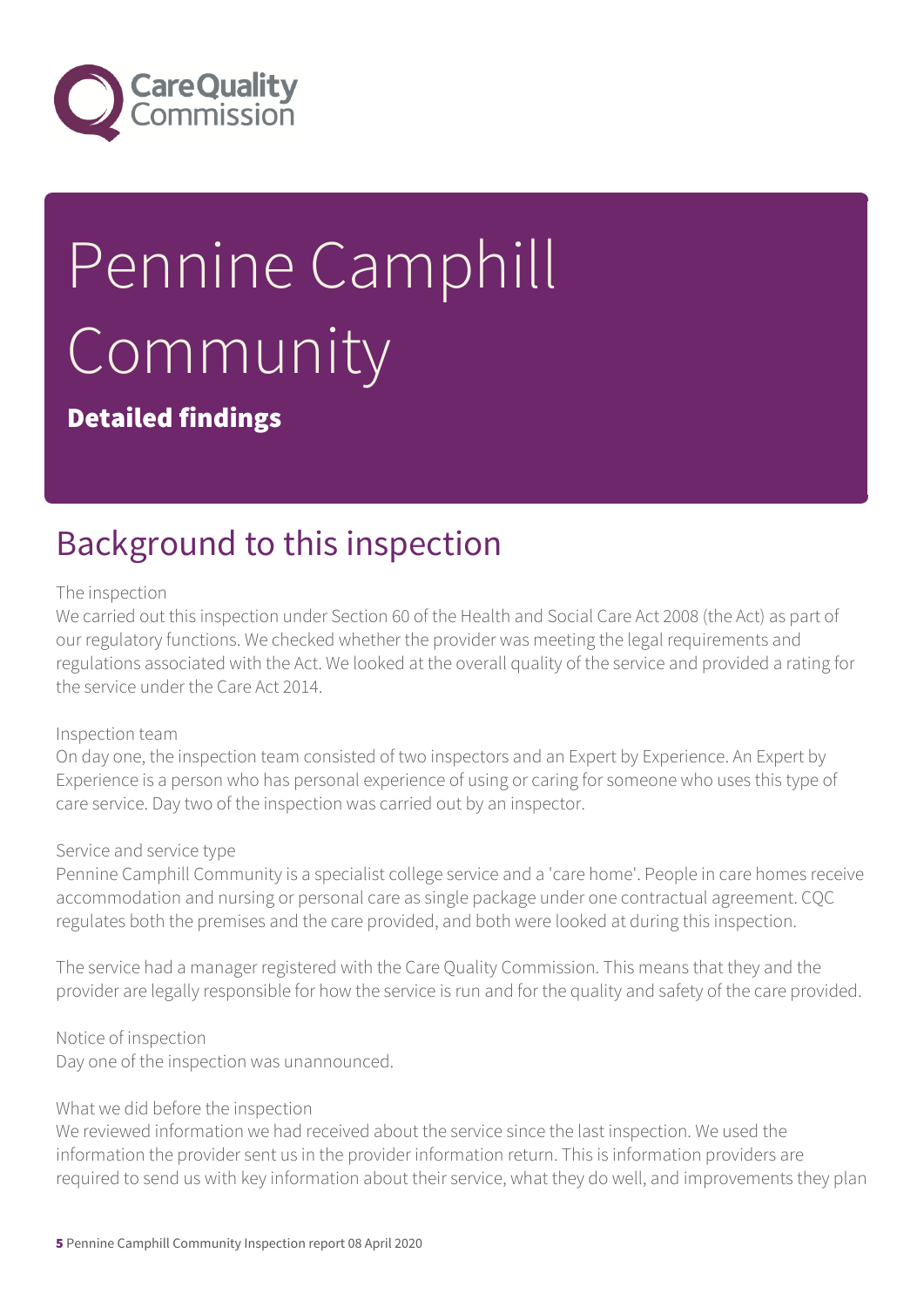to make. This information helps support our inspections. We used all of this information to plan our inspection.

#### During the inspection

We spoke with three students who used the service and seven relatives. We spoke with the principal, the registered manager and seven members of staff including a house manager, care manager, two support workers, finance manager, HR manager and HR administrator. We also spoke with a volunteer. We carried out observations in the communal areas of the service. We reviewed a range of records. This included two student's care plans in detail, one student's care plan in a specific area and multiple medication records. We looked at three staff files in relation to recruitment. A variety of records relating to the management of the service, including policies and procedures were also reviewed.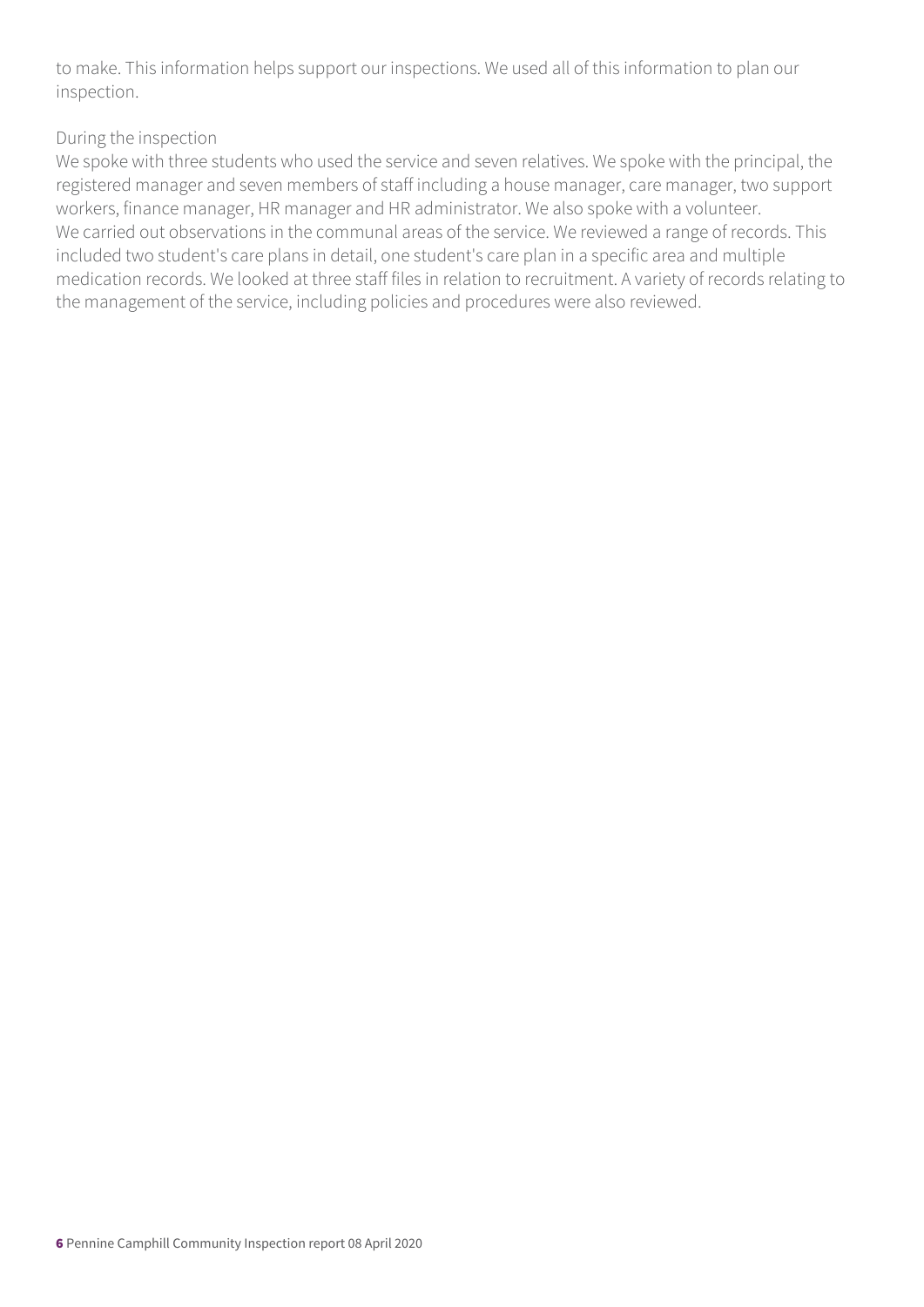### Is the service safe?

# Our findings

Safe – this means we looked for evidence that people were protected from abuse and avoidable harm.

At the last inspection this key question was rated as requires improvement. At this inspection this key question has now improved to good. This meant people were safe and protected from avoidable harm.

Systems and processes to safeguard people from the risk of abuse

- Students told us and indicated they felt safe. Relatives told us they had no concerns for student's safety. A relative said, "The college [referring to Pennine Camphill Community] has been excellent for [Person]. It has helped [person] to make decisions in a safe environment."
- Staff were aware of the different types of abuse and understood their responsibilities in reporting any concerns they may have.
- Concerns were managed and reported in accordance with requirements.

Assessing risk, safety monitoring and management

- Students had a number of individual risk assessments which were relevant to their specific physical and psychological needs. These covered areas such as epilepsy, choking, road sense and stranger danger. We found one student's health risk assessment was generic rather than person specific however, following feedback we saw this had been updated on day two of inspection.
- Risks were reviewed regularly to ensure students were supported to have as much control and independence as possible.
- Fire evacuation simulation drills were routinely carried out. Personal emergency evacuation plans (PEEPs) were in place to support students in the event of a fire.
- Fire risk assessments were in place however these were carried out by a member of staff rather than an assessed competent person. We brought this to the attention of the principal. On day two of the inspection, we saw the same staff member had undertaken appropriate training to allow them to safely assess fire risks

#### Staffing and recruitment

- Sufficient numbers of staff were available to support students with their care, support and social needs. Each house had a manager, supported by staff and volunteer co-workers who lived in the houses to provide care and support to students on a 24-hour basis. A member of staff told us if students required help during the night, they used an electronic bell to alert staff.
- Students were supported by staff who were familiar to them. Staff said they covered extra shifts for colleagues if needed but were never under pressure to do so.
- Recruitment practices were of good quality and suitable people were employed.

#### Using medicines safely

● Medicines were safely managed. Relatives told us they were confident medicines were managed correctly. A relative told us, "They provide all [Person's] health support including medication which I have no concerns about."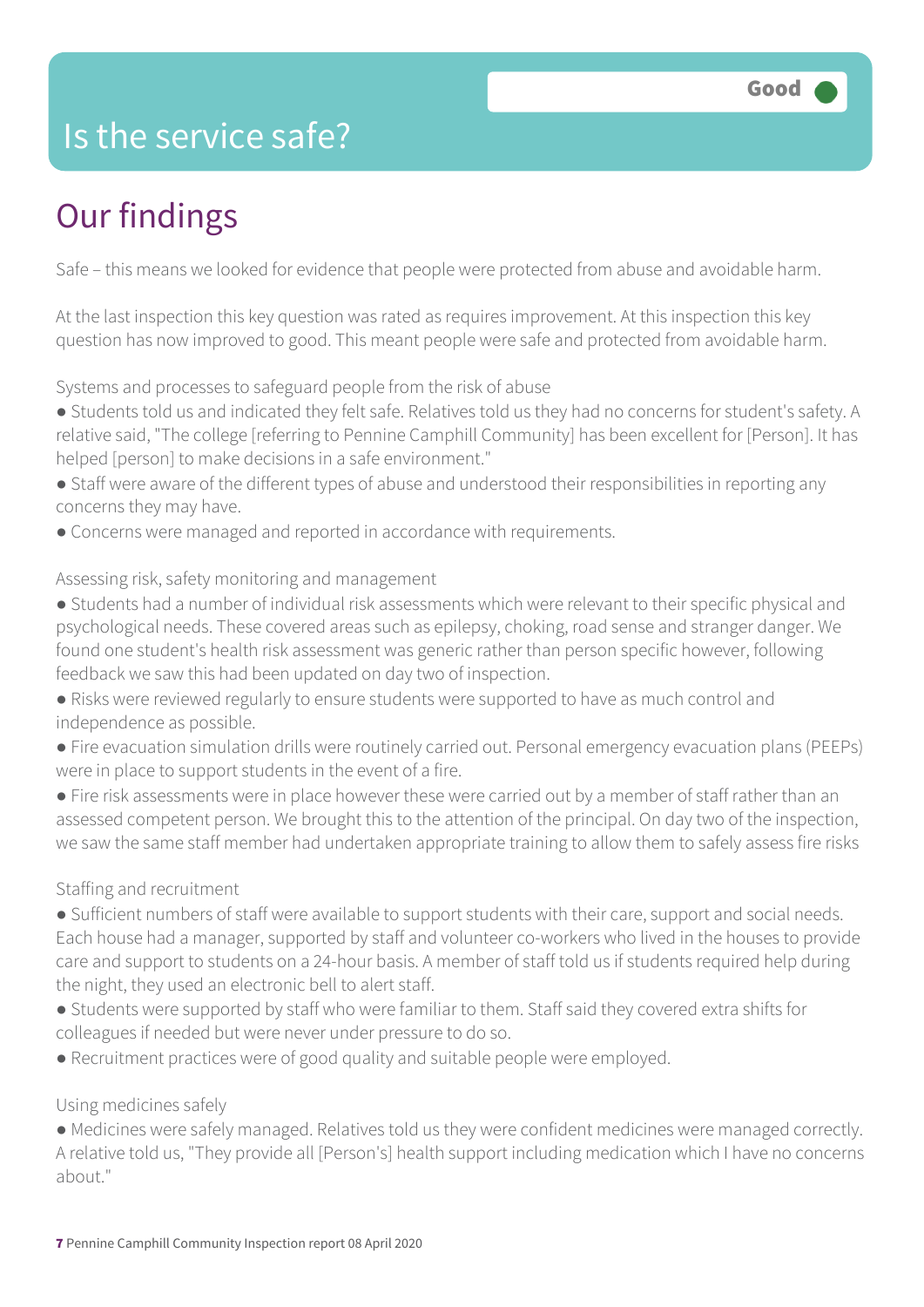- Students had individual medication administration records (MARs). MARs included photographs to help staff identify the correct person and details of any allergies. Body maps were in place for external medicines such as creams and ointments.
- Where students were prescribed medicines to take 'as and when required' (PRN) detailed information was available to guide staff on when to administer them.

● Training records confirmed that staff had received training on the administration of medicines and had their competency regularly assessed.

Preventing and controlling infection

- Appropriate measures were in place to protect students from infection. Staff confirmed they had access to personal protective equipment for example, gloves and aprons.
- Food was stored and prepared safely.

Learning lessons when things go wrong

- The principal was keen to develop and learn from events. We saw accidents and incidents were appropriately recorded. These were reviewed and monitored for any themes or patterns in order for the service to improve safety.
- Lessons learnt were shared with staff to ensure best practice was maintained.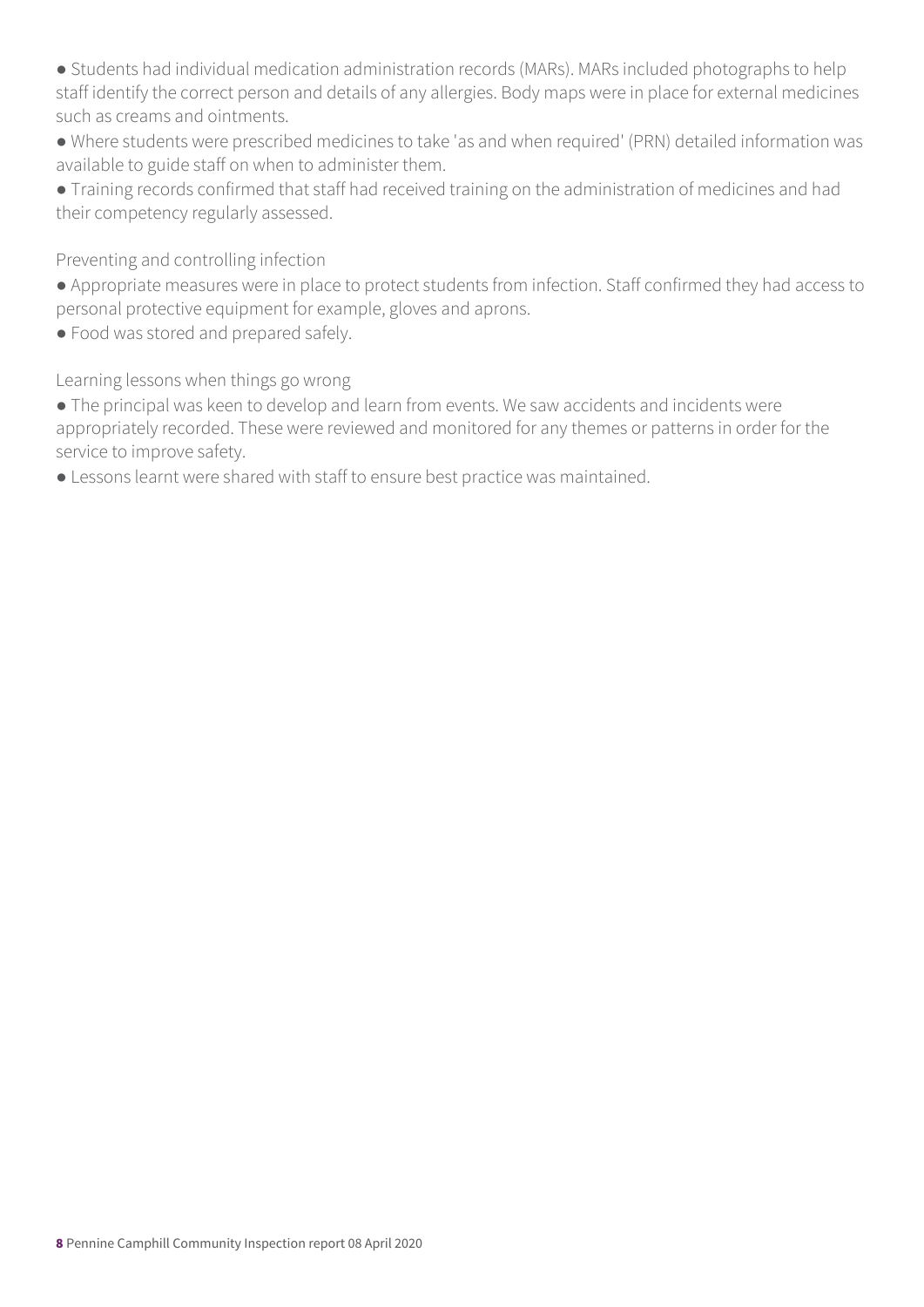### Is the service effective?

## Our findings

Effective – this means we looked for evidence that people's care, treatment and support achieved good outcomes and promoted a good quality of life, based on best available evidence.

At the last inspection this key question was rated as requires improvement. At this inspection this key question has now improved to good. This meant people's outcomes were consistently good, and people's feedback confirmed this.

At our previous inspection we found the provider was in breach of regulation 11, need for consent. At this inspection we found enough improvement had been made and the provider was no longer in breach of regulation 11.

Ensuring consent to care and treatment in line with law and guidance

The Mental Capacity Act 2005 (MCA) provides a legal framework for making particular decisions on behalf of people who may lack the mental capacity to do so for themselves. The Act requires that, as far as possible, people make their own decisions and are helped to do so when needed. When they lack mental capacity to take particular decisions, any made on their behalf must be in their best interests and as least restrictive as possible.

People can only be deprived of their liberty to receive care and treatment when this is in their best interests and legally authorised under the MCA. In care homes, and some hospitals, this is usually through MCA application procedures called the Deprivation of Liberty Safeguards (DoLS). We checked whether the service was working within the principles of the MCA, and whether any conditions on authorisations to deprive a person of their liberty had the appropriate legal authority and were being met.

- Care plans were developed with students and where appropriate, their authorised representative.
- Consent was sought for students to receive care and treatment. Staff showed understanding about the legislation and guidance around consent and they supported students to make choices and decisions about their care.
- Care plans recorded which students had a DoLS in place. None of the authorised DoLS were subject to any conditions.

Assessing people's needs and choices; delivering care in line with standards, guidance and the law

- The provider assessed students who were thinking of making Pennine Camphill Community their home during term time, before offering them a place. This was to make sure staff could meet their needs.
- Care plans were person-centred. Care was planned and delivered in line with student's individual assessments.

Staff support: induction, training, skills and experience

● Staff received a comprehensive induction. Staff who were in their induction period wore a different coloured lanyard to enable students and colleagues to easily identify them.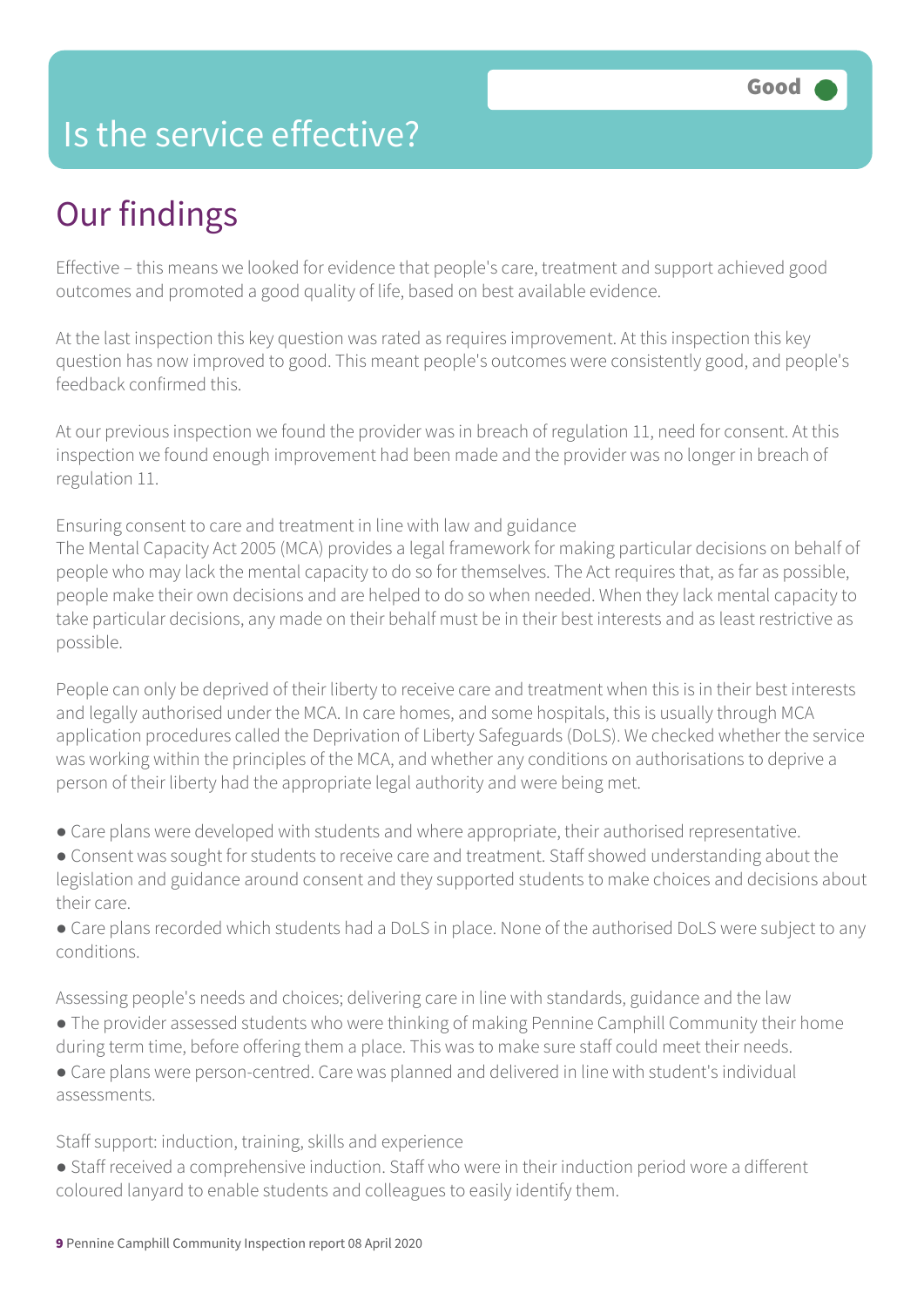- Staff received regular supervision and annual appraisals supported them to develop in their roles.
- Staff were positive about the training provided. Training records showed staff completed a range of training the provider considered mandatory.
- Staff had the skills, knowledge and experience they needed to carry out their roles effectively. A relative said, "The teachers are so skilled. They really work so hard at improving all aspects of the learning."

Supporting students to eat and drink enough to maintain a balanced diet

- Student's nutritional needs were met. Food was stored and prepared safely.
- Students told us the meals were good. We saw the food looked appetising and smelt nice. A person told us, "The food is nice."

Staff working with other agencies to provide consistent, effective, timely care Supporting people to live healthier lives, access healthcare services and support

- Information was shared with other agencies if students needed to access other services such as hospitals. For example, the service used a 'hospital resident transfer form' to provide hospital staff with up-to-date information about student's health and medicine needs.
- Records showed students had access to external health professionals. For example, doctors and pharmacists.
- Students were supported by staff to maintain their oral health.

Adapting service, design, decoration to meet people's needs

- Students bedrooms were personalised and contained pictures and photographs of things that were important to them.
- The design and layout of the building was appropriate for the needs of the students who lived there and the communal areas had a homely feel.
- Outdoor space was accessible for students to use if they so wished and included gardens, farm land and college facilities.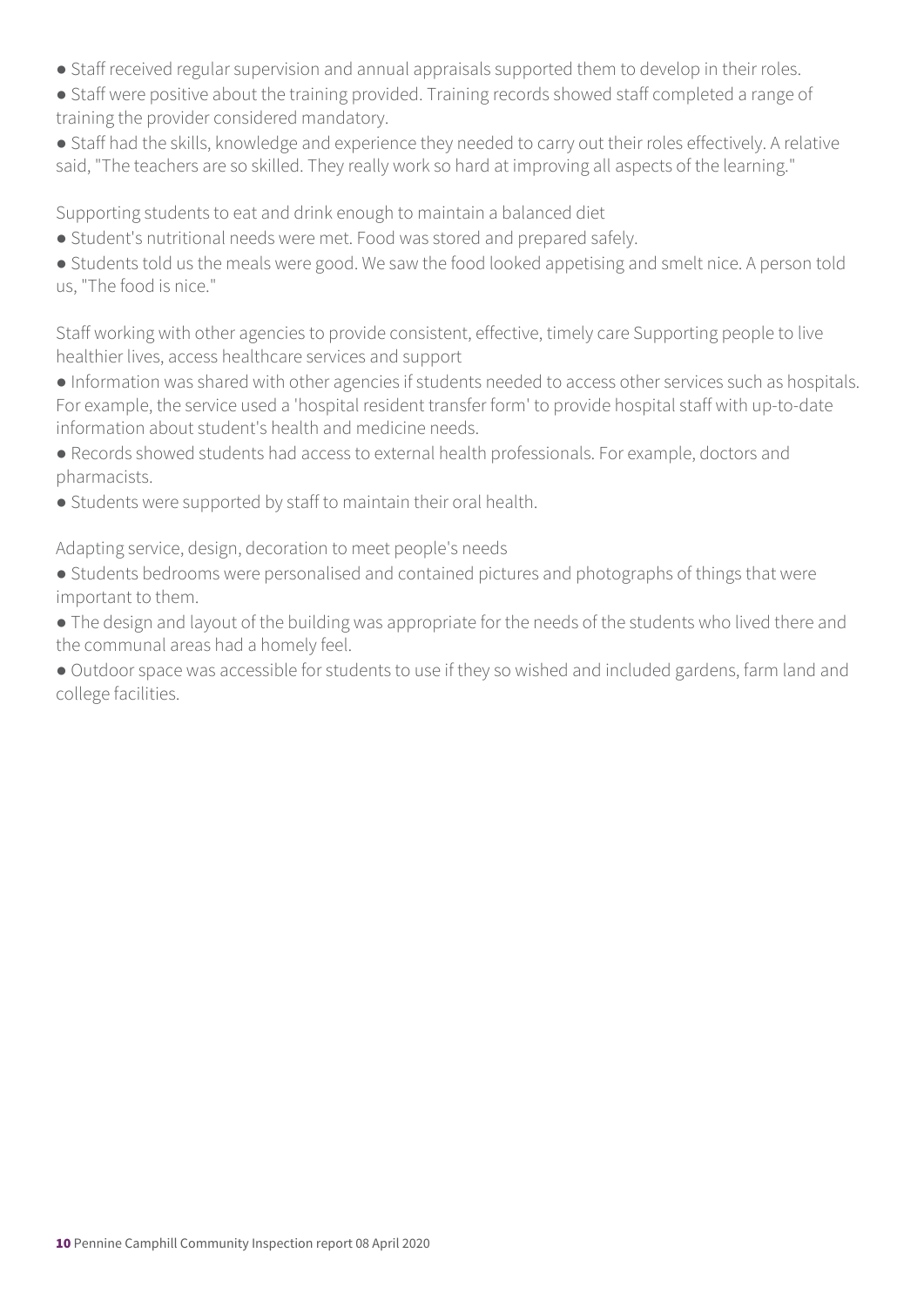### Is the service caring?

### Our findings

Caring – this means we looked for evidence that the service involved people and treated them with compassion, kindness, dignity and respect.

At the last inspection this key question was rated as requires improvement. At this inspection this key question has now improved to good. This meant people were supported and treated with dignity and respect; and involved as partners in their care.

Ensuring people are well treated and supported; respecting equality and diversity

- Students appeared comfortable and relaxed with staff. A person said, "I like all the staff. I like everyone."
- Staff spoke with students respectfully, using appropriate language and gestures. There was a friendly atmosphere throughout the service. A relative told us, "We are very pleased with the college." Another relative said, "[Person] absolutely loves them [staff]. They have a great relationship with all the staff. They are doing a great job."
- We looked at whether the service complied with the Equality Act 2010 and how the service ensured students were not treated unfairly because of any characteristics that are protected under the legislation. Our observations of care, review of records and discussion with the principal, staff and relatives, demonstrated that discrimination was not a feature of the service. The service had a positive approach to supporting students as individuals.
- The service predominantly followed the Christian faith. The principal told us students of other faiths were welcomed into the college and would be supported to follow their beliefs.

Supporting people to express their views and be involved in making decisions about their care

- Student's relatives were involved in decisions about students care, where this was appropriate. Relatives mainly told us the service kept them well informed. However, one relative said they would like a little more feedback and better communication. We fed this concern back to the principal to address.
- Staff told us they always gave student choices around their care and support delivery. We observed students being offered choices.
- Students views about their preferences and how they wished to be supported were appropriately recorded and respected by staff.

Respecting and promoting people's privacy, dignity and independence

- Staff understood the importance of maintaining student's privacy and dignity. Staff told us they would explain what was happening at each stage of the process to students when delivering personal care.
- Student's private and confidential information was securely stored.
- Students were supported to remain independent. A person said, "I go and cut the grass. I use the lawn mower." A relative told us, "They encourage a lot of the social skills and how to look after yourself." Another relative said, "[Person] enjoys having the opportunity to be more independent."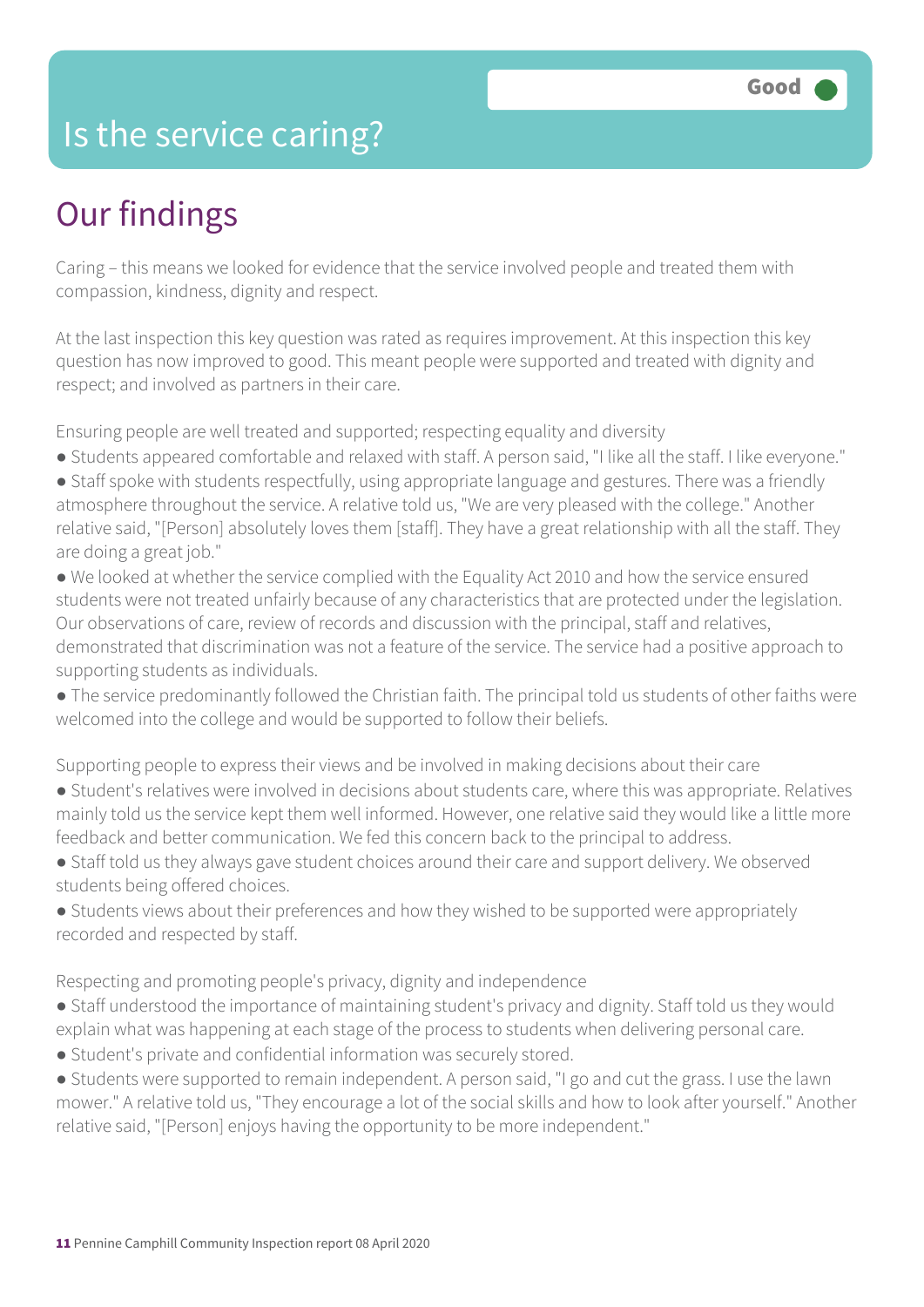### Is the service responsive?

# Our findings

Responsive – this means we looked for evidence that the service met people's needs.

At the last inspection this key question was rated as requires improvement. At this inspection this key question has now improved to good. This meant people's needs were met through good organisation and delivery.

Planning personalised care to ensure people have choice and control and to meet their needs and preferences

- People received personalised care that met their individual needs. Care plans contained information about student's daily routines and specific care and support needs to guide staff how to care for a person. Information regarding student's behaviours and support needs were recorded in detail. For example, one student's care plan used social stories to help prepare the student for new environments.
- Student's family unit, their interests and hobbies were included in their care plans. Relatives were satisfied with the care provided and that staff had a good understanding of student's needs and the support they required. A relative said, "They are so flexible and they fit around us."

#### Meeting people's communication needs

Since 2016 onwards all organisations that provide publicly funded adult social care are legally required to follow the Accessible Information Standard (AIS). The standard was introduced to make sure people are given information in a way they can understand. The standard applies to all people with a disability, impairment or sensory loss and in some circumstances to their carers.

- Student's communication needs were assessed. Care plans identified how their communication needs should be met. For example, one student had an easy read personalised visual story showing what they would be doing during the holidays after the term time finished.
- The service provided personalised visual timetables to support students with their communication needs.

Supporting people to develop and maintain relationships to avoid social isolation; support to follow interests and to take part in activities that are socially and culturally relevant to them

- Activity provision was based on a student's individual needs. For example, one student was supported to attend a weekly dance class. A relative told us, "They have adapted and changed some of the contents of [Person's] day to incorporate more meaningful activities." Another relative said, "[Person] has good activities and social life outside of the college day."
- Cultural and religious preferences were appropriately recorded which ensured the service was aware of how student's cultural and religious needs should be met.

Improving care quality in response to complaints or concerns

- The provider had a complaints policy in place. Students were provided with an easy read 'Compliments, comments and complaints' pamphlet. The pamphlet included a photograph of the principal to help students to know who to go to. It also included telephone numbers of other staff they could contact.
- Relatives told us they would have no hesitation in raising a complaint or concern. Comments included,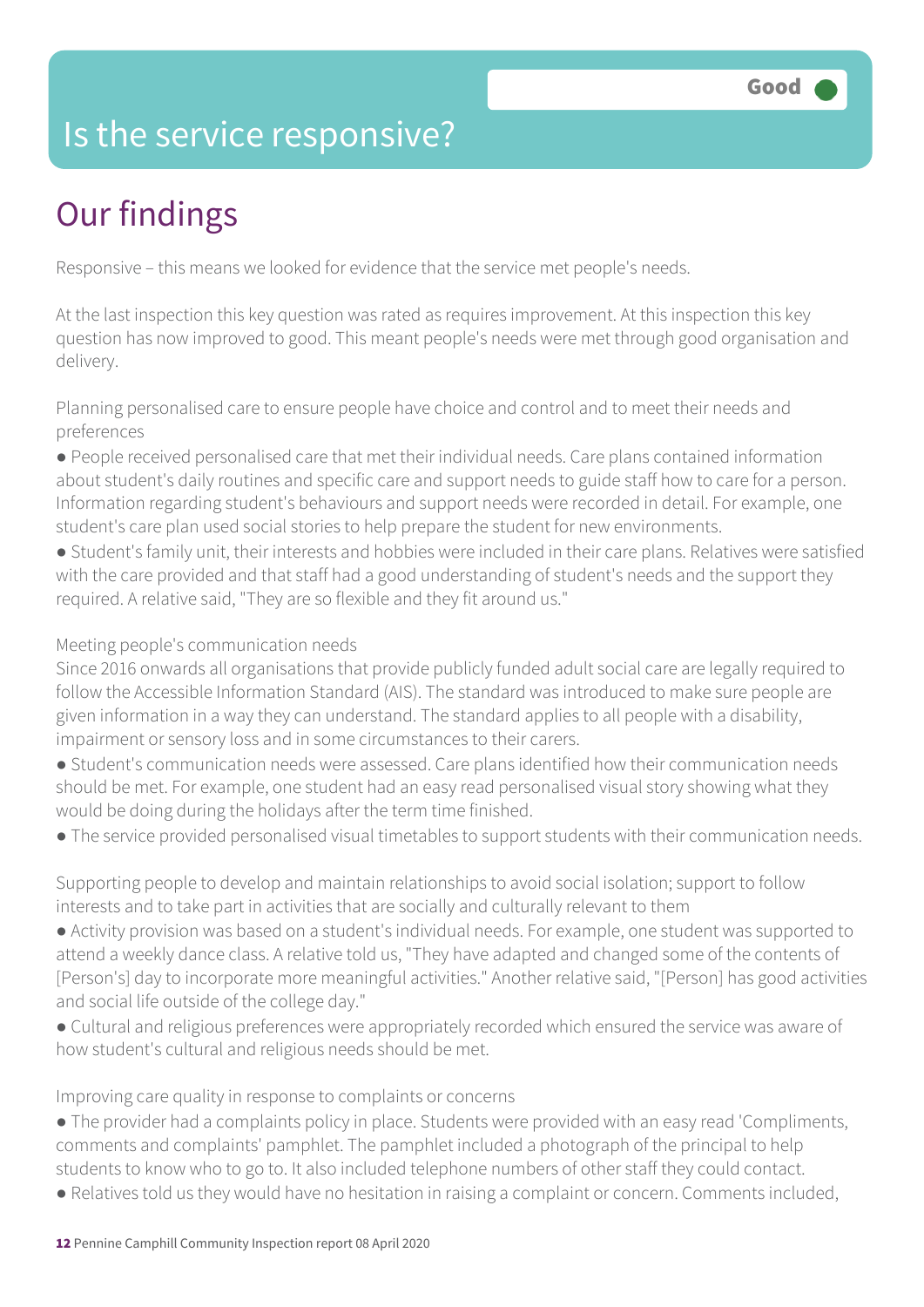"You can always ring up and discuss any concerns with the house parent", "I feel they are very contactable on a day to day basis" and "The service manage things proactively."

End of life care and support

● The service was not supporting anyone at the end of their life.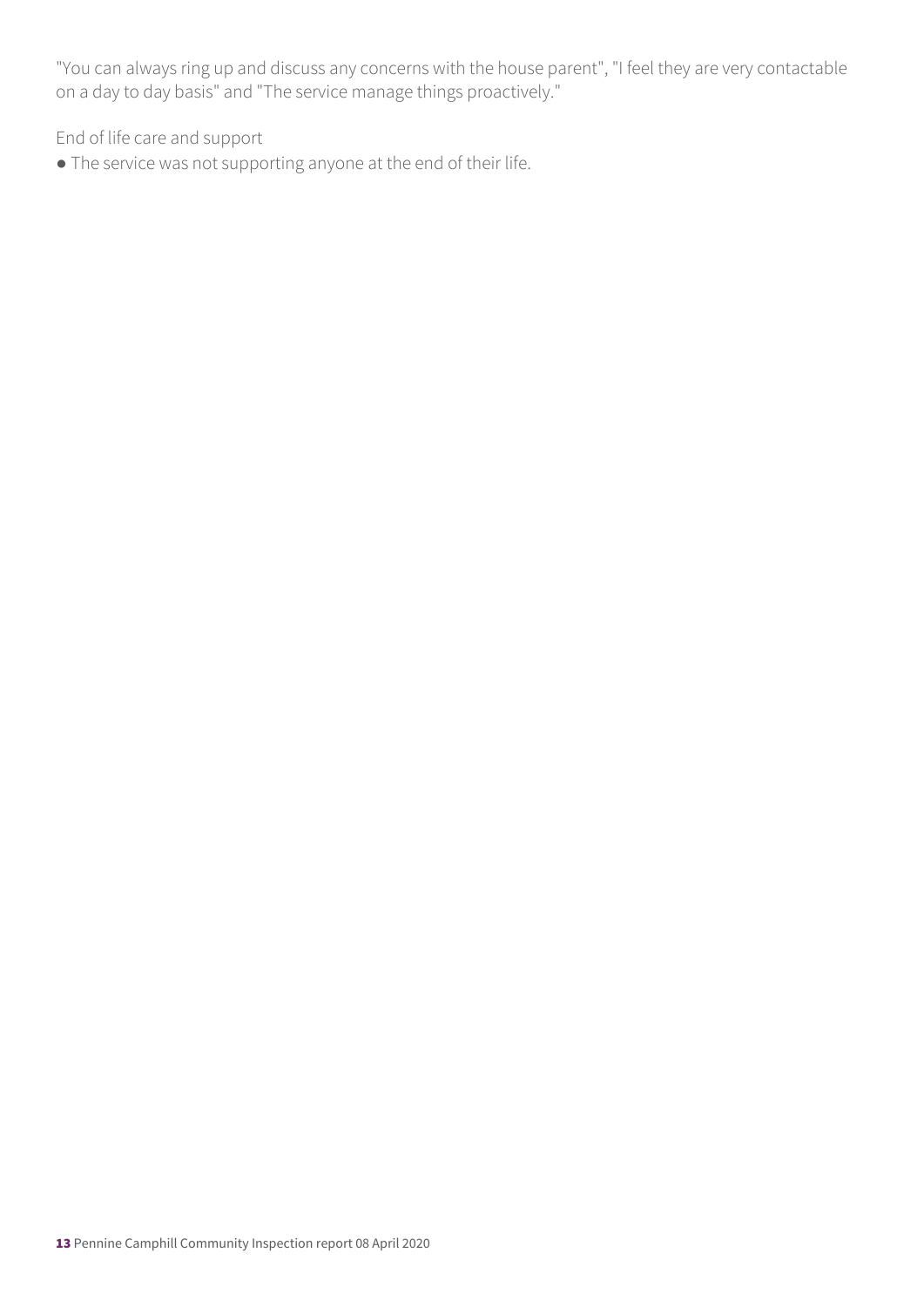### Is the service well-led?

## Our findings

Well-led – this means we looked for evidence that service leadership, management and governance assured high-quality, person-centred care; supported learning and innovation; and promoted an open, fair culture.

At the last inspection this key question was rated as requires improvement. At this inspection this key question has now improved to good. This meant the service was consistently managed and well-led. Leaders and the culture they created promoted high-quality, person-centred care.

At our previous inspection we found the provider was in breach of regulation 17, good governance. At this inspection we found enough improvement had been made and the provider was no longer in breach of regulation 17.

Managers and staff being clear about their roles, and understanding quality performance, risks and regulatory requirements

- The principal understood their legal requirements. They were open to change, keen to listen to other professionals and seek advice when necessary.
- Providers are required by law to notify us of certain events in the service. Required notifications were submitted in a timely manner.
- Staff demonstrated a passion for their roles and worked well as a team. A staff member said, "It's a really good team here, really welcoming and supportive. Everybody helped me fit in straight away and are always willing to give me help and answer my questions."

Promoting a positive culture that is person-centred, open, inclusive and empowering, which achieves good outcomes for people

- The service was flexible in the way they supported students and their families. For example, offering respite for families during none term time or at weekends and occasions where more family support was needed.
- Students transition into the college was well managed and taken at each student's individual pace. For example, one student had needed eight months support to fully integrate into the college as the student was very sensitive to change.
- Staff were very positive about working for the provider. They said managers were approachable and supportive.
- Systems were in place to support students to move on after completing their college education. The service worked with students' families and involved professionals during this process. A 'student destination survey' was carried out six months after a student had left the service to review their progress.

How the provider understands and acts on the duty of candour, which is their legal responsibility to be open and honest with people when something goes wrong

● The principal understood the requirements and their responsibilities under the duty of candour.

Engaging and involving people using the service, the public and staff, fully considering their equality